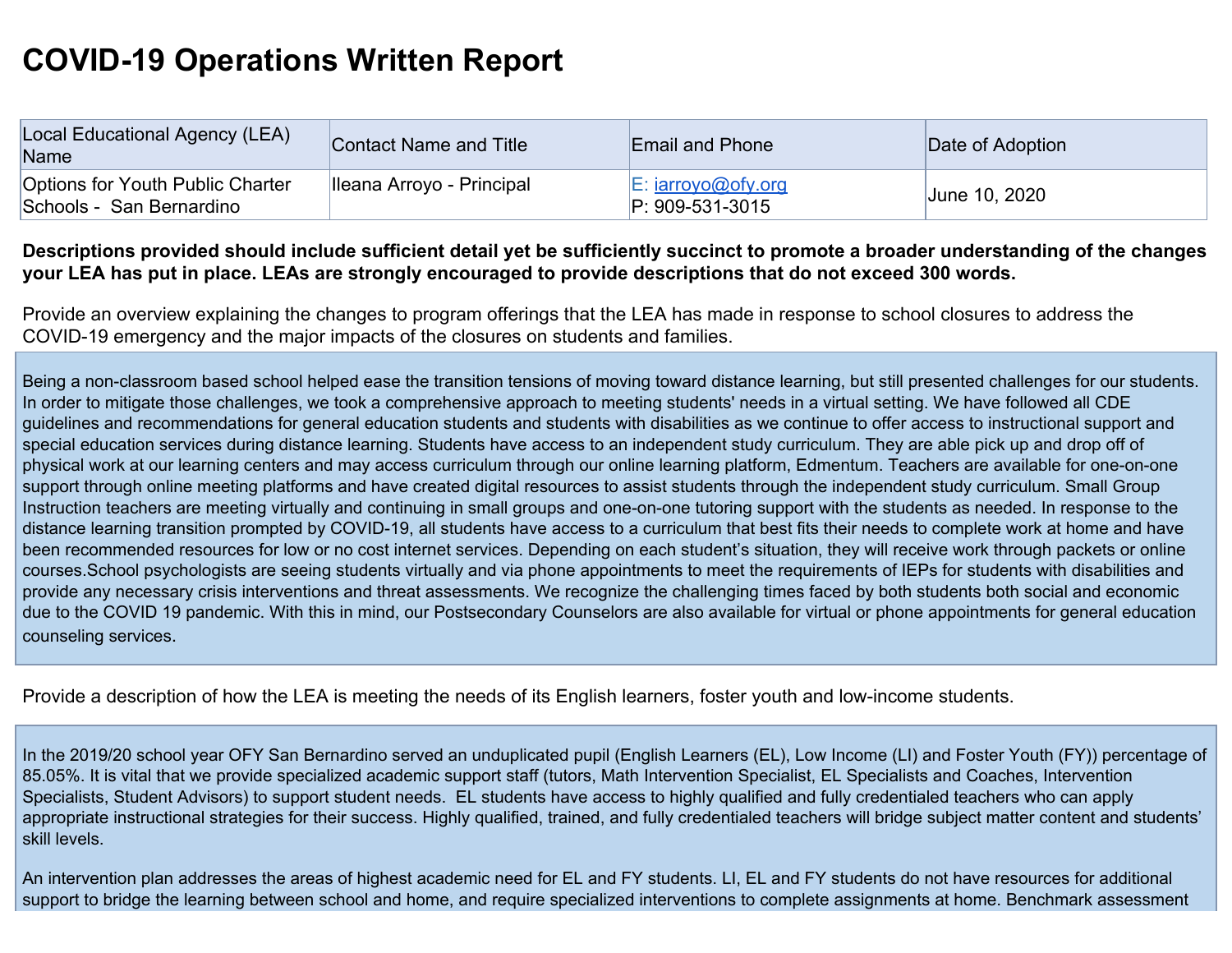data provides us with a snapshot of student achievement and growth throughout the school year. Utilizing RenStar Reading assessment Lexile data for EL students to address instruction and interventions. Accelerated Math, Freckles, Direct Instruction classes are used for unduplicated students who are performing below grade level.

CTE exposes students to workforce experience. College and Career Readiness ensures unduplicated students have the information to succeed in secondary and postsecondary settings. Offering EL, LI and FY students multiple ways to access resources for academic planning and have conversations about academic progress improves student and parent/foster connectedness. Hosting stakeholder engagement events provides more options for parents and students to engage with the school.

Many of our LI and FY students have limited access to at least one healthy meal per day. When basic needs are not met, they are not able to perform as well in school. Meals offered through the National School Lunch Program provide nutritionally balanced, low-cost or free lunches to all students To reduce absenteeism, we assist students with public transportation and spirit wear to promote belonging. FY students will meet with their Post-Secondary Counselor once a semester to review academic performance/ progress, post-secondary plans, workforce opportunities and monitor their social emotional state. When FY and EL students have access to interventions and supports uniquely tailored to meet their needs, they are more likely to find success across content areas and gain skills required to complete work independently at home.

## Provide a description of the steps that have been taken by the LEA to continue delivering high-quality distance learning opportunities.

Our non-classroom based program model affords our students flexibility through the design of our program and availability of independent study coursework. Instructional staff members are available to facilitate independent studies courses, provide intervention support and tutor virtually each day, during normal hours of operation: 8:00 am to 5:00 pm. Small Group Instruction teachers have made themselves available for tutoring through virtual meeting platforms; some teachers have continued to work with the whole class virtually while others have strategically grouped students in order to appropriately differentiate and to maintain rigor and course integrity through distance learning. In order to remain flexible and sensitive to each student's new at-home schedule, Tutors and Substitute Teachers are also available on- site by appointment only for students to be able to pick up more work or get hands on support. In order to support instructional staff so that they are able to meet the needs of all learners at this time, the LEA has provided access to professional development opportunities related to educational technology and instructional best practices for virtual learning. This professional development has included training on Edmentum digital curriculum, various virtual meeting platforms, and virtual instruction tools, among others. Our Professional Development Team and internal staff have created trainings for our teachers based on what we see our staff need. We are also offering supplies that students may need for optimal learning outside of school. These items include calculators, pens and pencils, notebooks, highlighters, post-its, etc. Postsecondary Counselors are working with all seniors to provide remote community service opportunities as well. English Learners and Students with IEPs are meeting with their teachers twice a week to ensure they are being supported. .

## Provide a description of the steps that have been taken by the LEA to provide school meals while maintaining social distancing practices.

Our Charter recognizes the economic impact of COVID 19 and that many families have lost income or are working fewer hours. Some students who were helping support families with retail and entry level work have also lost jobs. Minding the required safeguards recommended by the CDC, OFY-SB has partnered with our authorizing district (SBCUSD) to ensure our community is provided with meals every day. SBCUSD is providing daily meals to all San Bernardino City students; including ours. During SBCUSD's Spring Break, OFY-SB took over this responsibility and gave out over 1,000 meals each day for